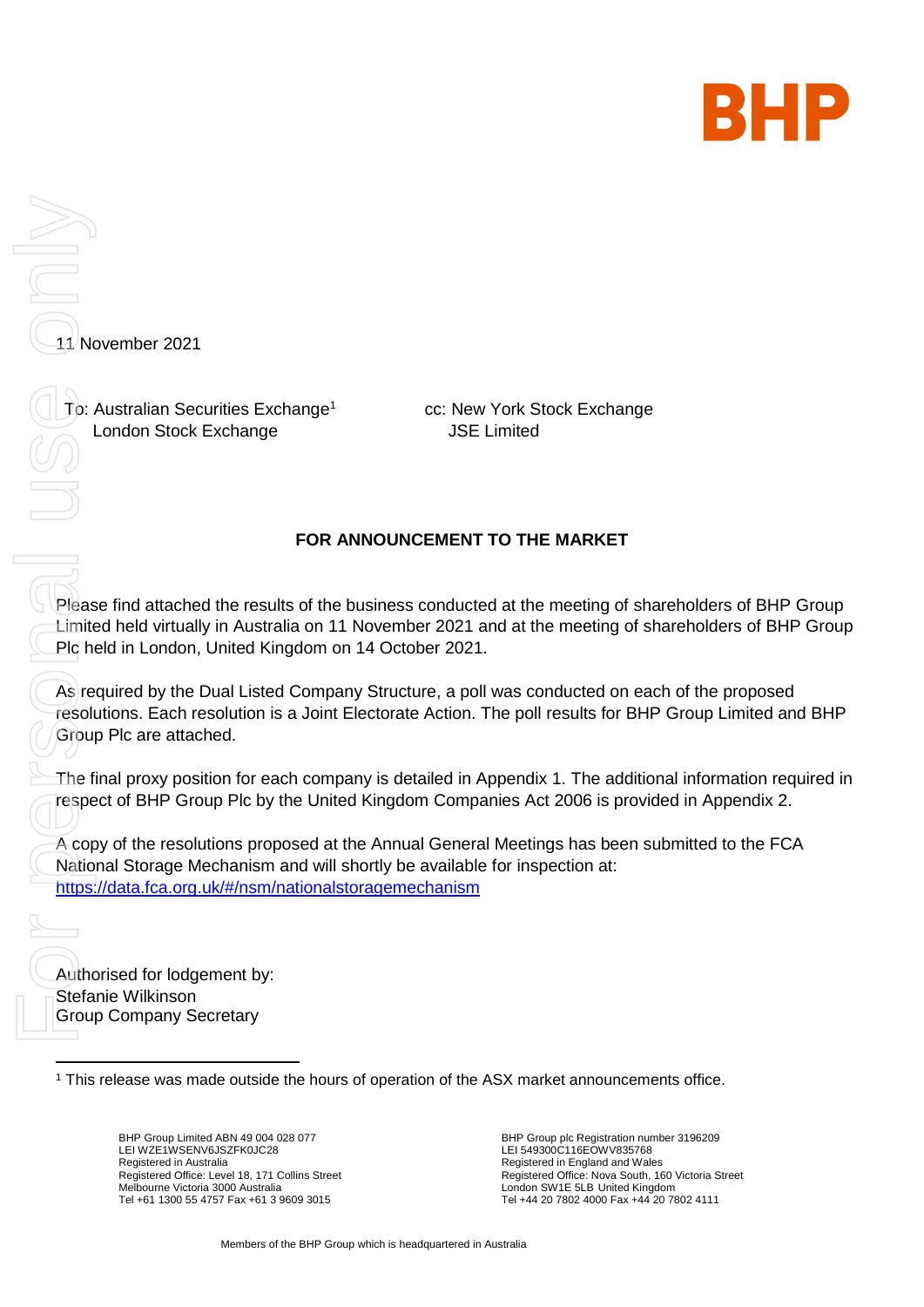# **The poll results for BHP Group Limited and BHP Group Plc as follows:**

|    | <b>Business</b>                                                                                                                                             | <b>Votes</b><br>For | $\frac{9}{6}$ | <b>Votes</b><br>Against | $\frac{9}{6}$ | <b>Total Votes</b><br>Cast | Abstentions <sup>1</sup> | <b>Result</b>  |
|----|-------------------------------------------------------------------------------------------------------------------------------------------------------------|---------------------|---------------|-------------------------|---------------|----------------------------|--------------------------|----------------|
| 1  | To receive the<br>2021 Financial<br>Statements and<br>Reports for BHP                                                                                       | 2,917,916,080       | 99.96%        | 1,172,702               | 0.04%         | 2,919,088,782              | 40,075,352               | CARRIED        |
| 2  | To reappoint Ernst<br>& Young LLP as<br>the auditor of BHP<br>Group Plc                                                                                     | 2,943,697,799       | 99.68%        | 9,513,453               | 0.32%         | 2,953,211,252              | 5,928,318                | <b>CARRIED</b> |
| 3  | To authorise the<br><b>Risk and Audit</b><br>Committee to<br>agree the<br>remuneration of<br>Ernst & Young LLP<br>as the auditor of<br><b>BHP Group Plc</b> | 2,950,237,164       | 99.90%        | 2,941,725               | 0.10%         | 2,953,178,889              | 5,940,312                | <b>CARRIED</b> |
| 4  | To approve the<br>general authority to<br>issue shares in<br><b>BHP Group Plc</b>                                                                           | 2,906,368,585       | 98.43%        | 46,482,188              | 1.57%         | 2,952,850,773              | 6,288,665                | CARRIED        |
| 5  | To approve the<br>authority to allot<br>equity securities in<br>BHP Group Plc for<br>cash                                                                   | 2,908,814,113       | 98.55%        | 42,944,412              | 1.45%         | 2,951,758,525              | 7,381,093                | CARRIED        |
| 6  | To authorise the<br>repurchase of<br>shares in BHP<br>Group Plc                                                                                             | 2,848,947,686       | 97.67%        | 67,960,760              | 2.33%         | 2,916,908,446              | 42,208,767               | CARRIED        |
| 7  | To approve the<br>2021<br>Remuneration<br>Report other than<br>the part containing<br>the Directors'<br>remuneration<br>policy                              | 2,874,542,978       | 97.56%        | 71,929,211              | 2.44%         | 2,946,472,189              | 12,534,505               | <b>CARRIED</b> |
| 8  | To approve the<br>2021<br>Remuneration<br>Report                                                                                                            | 2,859,834,285       | 97.07%        | 86,271,417              | 2.93%         | 2,946,105,702              | 12,901,951               | CARRIED        |
| 9  | To approve the<br>grant to the<br><b>Executive Director</b>                                                                                                 | 2,908,345,010       | 98.63%        | 40,410,898              | 1.37%         | 2,948,755,908              | 10,271,293               | CARRIED        |
| 10 | To re-elect Terry<br>Bowen as a<br>Director of BHP                                                                                                          | 2,877,630,976       | 97.51%        | 73,340,139              | 2.49%         | 2,950,971,115              | 8,165,673                | CARRIED        |
| 11 | To re-elect<br>Malcolm<br>Broomhead as a<br>Director of BHP                                                                                                 | 2,893,894,111       | 98.07%        | 56,945,602              | 1.93%         | 2,950,839,713              | 8,296,286                | CARRIED        |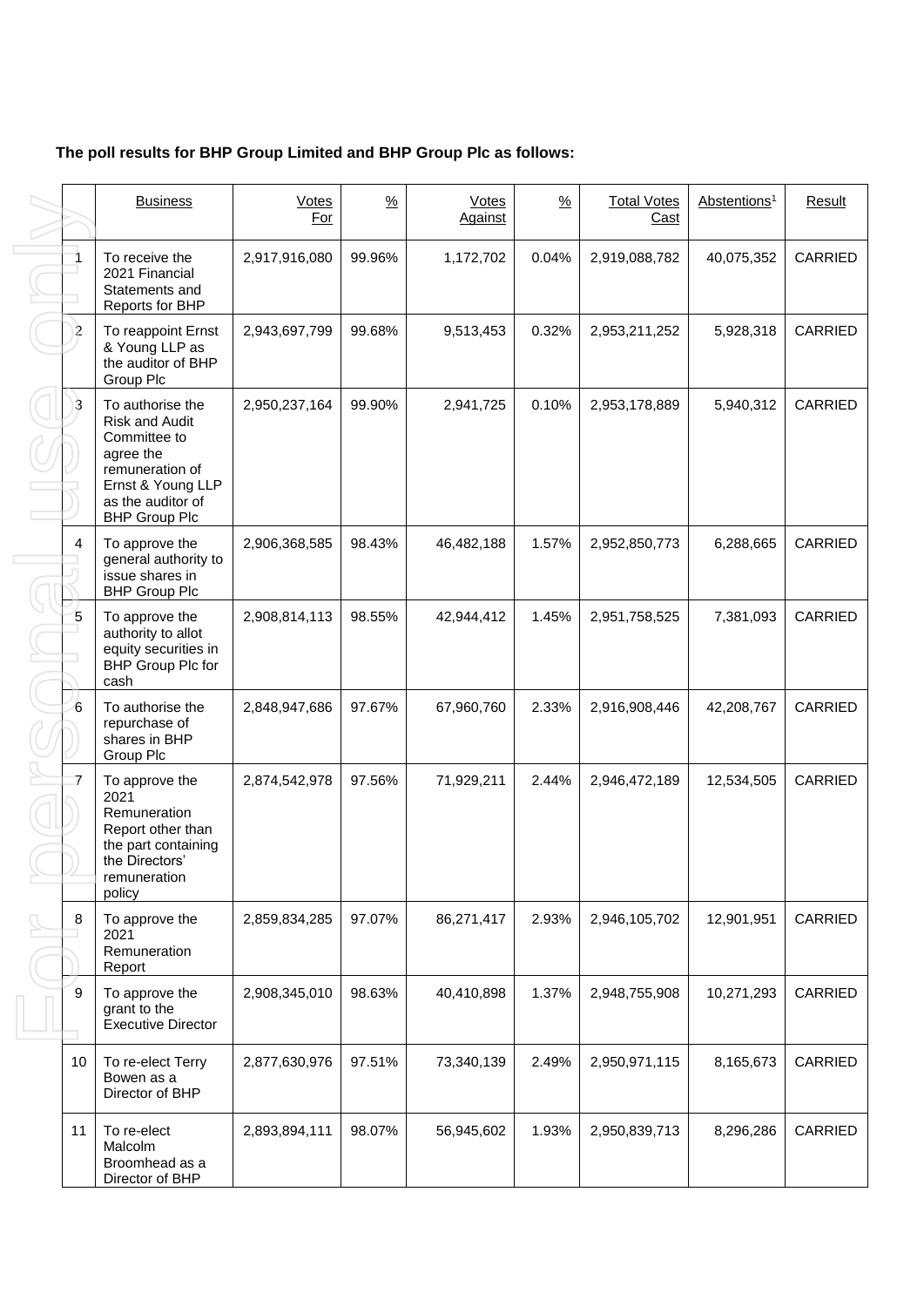|    | <b>Business</b>                                                                                                                                                                                                                                                                                                                                                                                                 | Votes<br>For  | $\frac{9}{6}$ | Votes<br>Against | $\frac{9}{6}$ | <b>Total Votes</b><br>Cast | Abstentions <sup>1</sup> | Result                       |
|----|-----------------------------------------------------------------------------------------------------------------------------------------------------------------------------------------------------------------------------------------------------------------------------------------------------------------------------------------------------------------------------------------------------------------|---------------|---------------|------------------|---------------|----------------------------|--------------------------|------------------------------|
| 12 | To re-elect<br>Xiaoqun Clever as<br>a Director of BHP                                                                                                                                                                                                                                                                                                                                                           | 2,886,567,918 | 98.01%        | 58,740,365       | 1.99%         | 2,945,308,283              | 13,827,716               | <b>CARRIED</b>               |
| 13 | To re-elect lan<br>Cockerill as a<br>Director of BHP                                                                                                                                                                                                                                                                                                                                                            | 2,907,216,897 | 98.52%        | 43,625,562       | 1.48%         | 2,950,842,459              | 8,289,720                | <b>CARRIED</b>               |
| 14 | To re-elect Gary<br>Goldberg as a<br>Director of BHP                                                                                                                                                                                                                                                                                                                                                            | 2,897,041,858 | 98.17%        | 54,147,886       | 1.83%         | 2,951,189,744              | 8,006,285                | <b>CARRIED</b>               |
| 15 | To re-elect Mike<br>Henry as a Director<br>of BHP                                                                                                                                                                                                                                                                                                                                                               | 2,913,239,342 | 98.69%        | 38,627,091       | 1.31%         | 2,951,866,433              | 7,262,292                | <b>CARRIED</b>               |
| 16 | To re-elect Ken<br>MacKenzie as a<br>Director of BHP                                                                                                                                                                                                                                                                                                                                                            | 2,797,919,942 | 95.06%        | 145,318,420      | 4.94%         | 2,943,238,362              | 15,907,981               | <b>CARRIED</b>               |
| 17 | To re-elect John<br>Mogford as a<br>Director of BHP                                                                                                                                                                                                                                                                                                                                                             | 2,887,962,402 | 98.17%        | 53,792,430       | 1.83%         | 2,941,754,832              | 17,378,157               | <b>CARRIED</b>               |
| 18 | To re-elect<br>Christine O'Reilly<br>as a Director of<br><b>BHP</b>                                                                                                                                                                                                                                                                                                                                             | 2,891,094,408 | 97.96%        | 60,245,733       | 2.04%         | 2,951,340,141              | 7,796,518                | <b>CARRIED</b>               |
| 19 | To re-elect Dion<br>Weisler as a<br>Director of BHP                                                                                                                                                                                                                                                                                                                                                             | 2,908,245,901 | 98.56%        | 42,495,268       | 1.44%         | 2,950,741,169              | 8,394,820                | <b>CARRIED</b>               |
| 20 | To approve BHP's<br><b>Climate Transition</b><br><b>Action Plan</b>                                                                                                                                                                                                                                                                                                                                             | 2,421,274,713 | 84.90%        | 430,725,050      | 15.10%        | 2,851,999,763              | 107,150,517              | <b>CARRIED</b>               |
| 21 | Amendment to the<br>Constitution                                                                                                                                                                                                                                                                                                                                                                                | 327,821,819   | 11.83%        | 2,442,964,657    | 88.17%        | 2,770,786,476              | 188,332,160              | <b>NOT</b><br><b>CARRIED</b> |
|    | Resolution 22 and Resolution 23 were conditional on Resolution 21 passing. Resolution 21 did not pass so Resolution 22 and 23 are therefore<br>not valid resolutions. Poll figures are provided for information purposes only and do not constitute a voting result.                                                                                                                                            |               |               |                  |               |                            |                          |                              |
| 22 | Climate-related<br>lobbying                                                                                                                                                                                                                                                                                                                                                                                     | 2,915,967,704 | 98.92%        | 31,935,827       | 1.08%         | 2,947,903,531              | 11,003,241               | <b>NOT</b><br><b>VALID</b>   |
| 23 | <b>Capital Protection</b>                                                                                                                                                                                                                                                                                                                                                                                       | 409,357,356   | 14.20%        | 2,474,194,304    | 85.80%        | 2,883,551,660              | 75,594,829               | <b>NOT</b><br>VALID          |
| 1. | In calculating the results of the respective polls under the joint electoral procedure, "withheld" votes at BHP Group Plc's<br>meeting are aggregated with "abstained" votes at BHP Group Limited's meeting. For all relevant purposes "withheld" votes and<br>"abstained" votes have the same meaning. They are not included in the calculation of the proportion of votes for and against<br>each resolution. |               |               |                  |               |                            |                          |                              |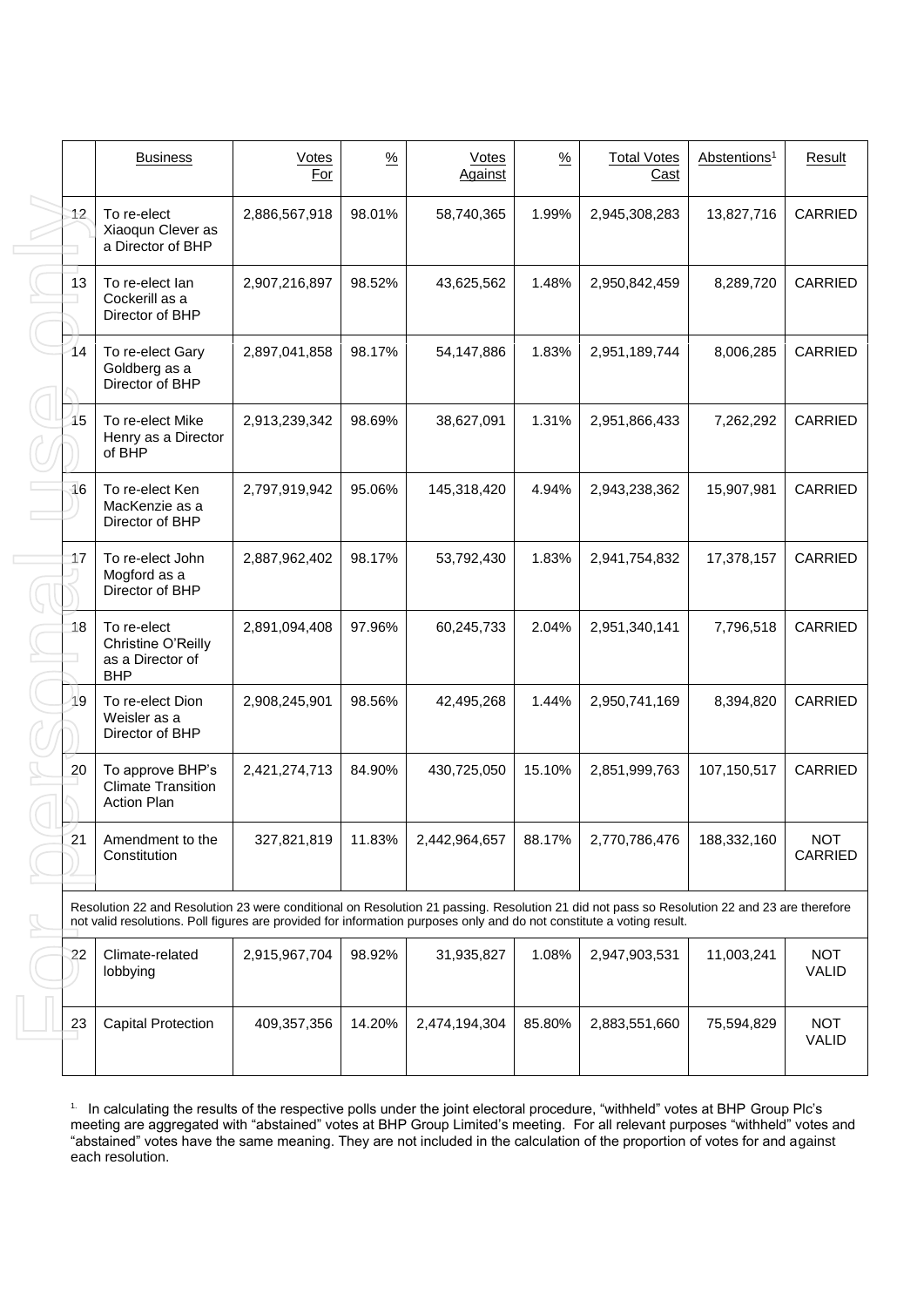### **APPENDIX 1**

#### **BHP Group Limited & BHP Group Plc - Final Proxy Position**

|           |                                                                                                                             | Limited       | Plc           |
|-----------|-----------------------------------------------------------------------------------------------------------------------------|---------------|---------------|
|           | To receive the 2021 Financial Statements and Reports for BHP                                                                |               |               |
|           | Total number of votes exercisable by all proxies validly appointed                                                          | 1,464,431,198 | 1,454,039,417 |
|           | Total number of votes in respect of which the appointments specified that the proxy -                                       |               |               |
|           | was to vote for the resolution                                                                                              | 1,451,382,765 | 1,453,719,542 |
|           | was to vote against the resolution                                                                                          | 940,275       | 232,425       |
|           | was to abstain on the resolution                                                                                            | 26,427,638    | 13,634,929    |
|           | may vote at the proxy's discretion                                                                                          | 12,108,158    | 87,450        |
|           | To reappoint Ernst & Young LLP as the auditor of BHP Group Plc                                                              |               |               |
| $\ast$    | Total number of votes exercisable by all proxies validly appointed                                                          | 1,487,594,810 | 1,465,019,141 |
|           | Total number of votes in respect of which the appointments specified that the proxy -                                       |               |               |
|           | was to vote for the resolution                                                                                              | 1,474,206,236 | 1,456,713,147 |
|           | was to vote against the resolution                                                                                          | 1,282,751     | 8,228,505     |
|           | was to abstain on the resolution                                                                                            | 3,264,026     | 2,655,205     |
|           | may vote at the proxy's discretion                                                                                          | 12,105,823    | 77,489        |
|           | To authorise the Risk and Audit Committee to agree the remuneration of Ernst & Young LLP as the auditor of BHP Group<br>Plc |               |               |
|           | Total number of votes exercisable by all proxies validly appointed                                                          | 1,487,572,574 | 1,465,014,664 |
|           | Total number of votes in respect of which the appointments specified that the proxy -                                       |               |               |
|           | was to vote for the resolution                                                                                              | 1,473,470,909 | 1,463,942,935 |
|           | was to vote against the resolution                                                                                          | 1,939,461     | 994,290       |
|           | was to abstain on the resolution                                                                                            | 3,266,025     | 2,659,682     |
|           | may vote at the proxy's discretion                                                                                          | 12,162,204    | 77,439        |
|           | To approve the general authority to issue shares in BHP Group Plc                                                           |               |               |
|           | Total number of votes exercisable by all proxies validly appointed                                                          | 1,487,321,352 | 1,464,943,947 |
| $\approx$ | Total number of votes in respect of which the appointments specified that the proxy -                                       |               |               |
|           | was to vote for the resolution                                                                                              | 1,472,683,542 | 1,420,767,841 |
|           | was to vote against the resolution                                                                                          | 2,376,657     | 44,097,350    |
|           | was to abstain on the resolution                                                                                            | 3,537,484     | 2,730,399     |
|           | may vote at the proxy's discretion                                                                                          | 12,261,153    | 78,756        |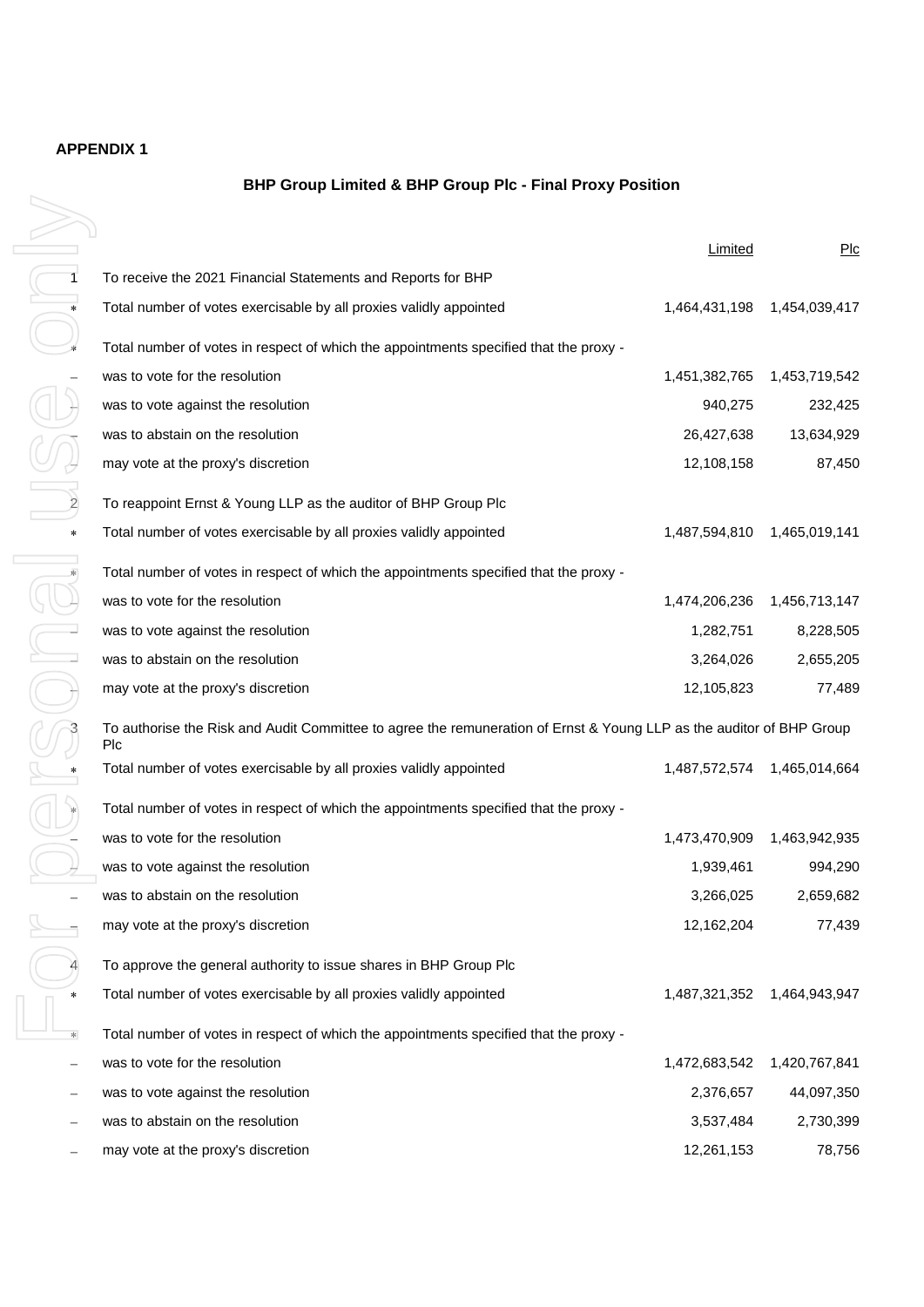| 5      | To approve the authority   |
|--------|----------------------------|
| ∗      | Total number of votes ex   |
| $\ast$ | Total number of votes in   |
|        | was to vote for the resol  |
|        | was to vote against the r  |
|        | was to abstain on the rest |
|        | may vote at the proxy's o  |
|        |                            |
| 6      | To authorise the repurch   |
| 冰      | Total number of votes ex   |
| *      | Total number of votes in   |
|        | was to vote for the resoli |
|        | was to vote against the r  |
|        | was to abstain on the res  |
|        | may vote at the proxy's    |
|        | To approve the 2021 Re     |
| *      | Total number of votes ex   |
| $\ast$ | Total number of votes in   |
|        | was to vote for the resoli |
|        | was to vote against the r  |
|        | was to abstain on the rea  |
|        | may vote at the proxy's o  |
| 8      | To approve the 2021 Re     |
| $\ast$ | Total number of votes ex   |
| $\ast$ | Total number of votes in   |
|        | was to vote for the resol  |
|        | was to vote against the r  |
|        | was to abstain on the rest |
|        | may vote at the proxy's    |
|        |                            |

|                         |                                                                                                           | <b>Limited</b> | PLC           |
|-------------------------|-----------------------------------------------------------------------------------------------------------|----------------|---------------|
| 5                       | To approve the authority to allot equity securities in BHP Group Plc for cash                             |                |               |
|                         | Total number of votes exercisable by all proxies validly appointed                                        | 1,486,671,041  | 1,464,506,617 |
| *                       | Total number of votes in respect of which the appointments specified that the proxy -                     |                |               |
| $\bar{1}$               | was to vote for the resolution                                                                            | 1,471,510,787  | 1,424,569,164 |
|                         | was to vote against the resolution                                                                        | 3,078,614      | 39,856,323    |
|                         | was to abstain on the resolution                                                                          | 4,187,975      | 3,167,729     |
|                         | may vote at the proxy's discretion                                                                        | 12,081,640     | 81,130        |
| 6                       | To authorise the repurchase of shares in BHP Group Plc                                                    |                |               |
|                         | Total number of votes exercisable by all proxies validly appointed                                        | 1,483,748,567  | 1,432,575,745 |
|                         | Total number of votes in respect of which the appointments specified that the proxy -                     |                |               |
|                         | was to vote for the resolution                                                                            | 1,468,190,552  | 1,367,904,289 |
|                         | was to vote against the resolution                                                                        | 3,357,330      | 64,593,712    |
|                         | was to abstain on the resolution                                                                          | 7,088,045      | 35,098,600    |
|                         | may vote at the proxy's discretion                                                                        | 12,200,685     | 77,744        |
| $\overline{\mathbf{z}}$ | To approve the 2021 Remuneration Report other than the part containing the Directors' remuneration policy |                |               |
| *                       | Total number of votes exercisable by all proxies validly appointed                                        | 1,483,431,844  | 1,462,568,724 |
| ×                       | Total number of votes in respect of which the appointments specified that the proxy -                     |                |               |
|                         | was to vote for the resolution                                                                            | 1,453,393,924  | 1,408,534,074 |
|                         | was to vote against the resolution                                                                        | 17,945,897     | 53,956,678    |
|                         | was to abstain on the resolution                                                                          | 7,405,840      | 5,105,621     |
|                         | may vote at the proxy's discretion                                                                        | 12,092,023     | 77,972        |
| 8                       | To approve the 2021 Remuneration Report                                                                   |                |               |
| *                       | Total number of votes exercisable by all proxies validly appointed                                        | 1,483,082,421  | 1,462,558,507 |
| $\approx$               | Total number of votes in respect of which the appointments specified that the proxy -                     |                |               |
|                         | was to vote for the resolution                                                                            | 1,450,686,762  | 1,396,593,498 |
|                         | was to vote against the resolution                                                                        | 20,345,935     | 65,887,172    |
|                         | was to abstain on the resolution                                                                          | 7,756,222      | 5,115,838     |
|                         | may vote at the proxy's discretion                                                                        | 12,049,724     | 77,837        |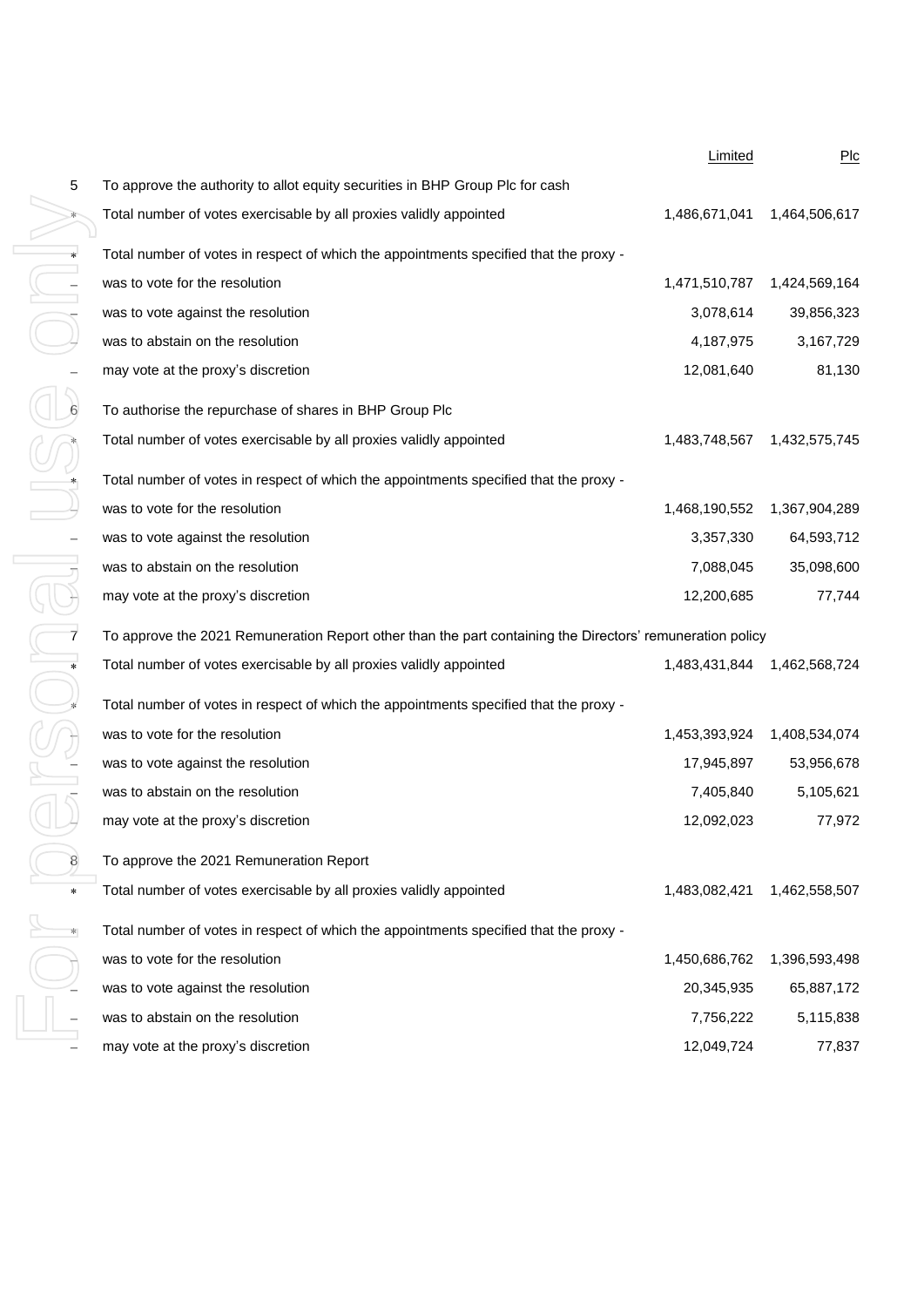|                      |                                                                                       | Limited       | Plc           |
|----------------------|---------------------------------------------------------------------------------------|---------------|---------------|
| 9                    | To approve the grant to the Executive Director                                        |               |               |
|                      | Total number of votes exercisable by all proxies validly appointed                    | 1,483,637,877 | 1,464,660,713 |
| $\ddot{\phantom{0}}$ | Total number of votes in respect of which the appointments specified that the proxy - |               |               |
| $\overline{a}$       | was to vote for the resolution                                                        | 1,460,757,470 | 1,435,125,618 |
|                      | was to vote against the resolution                                                    | 10,903,736    | 29,452,259    |
|                      | was to abstain on the resolution                                                      | 7,220,989     | 3,012,957     |
|                      | may vote at the proxy's discretion                                                    | 11,976,671    | 82,836        |
| 10                   | To re-elect Terry Bowen as a Director of BHP                                          |               |               |
| ×                    | Total number of votes exercisable by all proxies validly appointed                    | 1,486,853,276 | 1,463,535,616 |
|                      | Total number of votes in respect of which the appointments specified that the proxy - |               |               |
|                      | was to vote for the resolution                                                        | 1,458,894,499 | 1,405,875,179 |
|                      | was to vote against the resolution                                                    | 15,757,675    | 57,578,155    |
|                      | was to abstain on the resolution                                                      | 4,005,560     | 4,138,730     |
|                      | may vote at the proxy's discretion                                                    | 12,201,102    | 82,282        |
| 11                   | To re-elect Malcolm Broomhead as a Director of BHP                                    |               |               |
| $\ast$               | Total number of votes exercisable by all proxies validly appointed                    | 1,486,721,889 | 1,463,534,796 |
| ¥                    | Total number of votes in respect of which the appointments specified that the proxy - |               |               |
|                      | was to vote for the resolution                                                        | 1,466,848,088 | 1,414,161,422 |
|                      | was to vote against the resolution                                                    | 7,643,525     | 49,291,092    |
|                      | was to abstain on the resolution                                                      | 4,136,947     | 4,139,550     |
|                      | may vote at the proxy's discretion                                                    | 12,230,276    | 82,282        |
| 12                   | To re-elect Xiaoqun Clever as a Director of BHP                                       |               |               |
| *                    | Total number of votes exercisable by all proxies validly appointed                    | 1,486,959,049 | 1,457,770,188 |
| $\ast$               | Total number of votes in respect of which the appointments specified that the proxy - |               |               |
|                      | was to vote for the resolution                                                        | 1,456,607,816 | 1,417,146,911 |
|                      | was to vote against the resolution                                                    | 18,192,781    | 40,540,995    |
|                      | was to abstain on the resolution                                                      | 3,899,787     | 9,904,158     |
|                      | may vote at the proxy's discretion                                                    | 12,158,452    | 82,282        |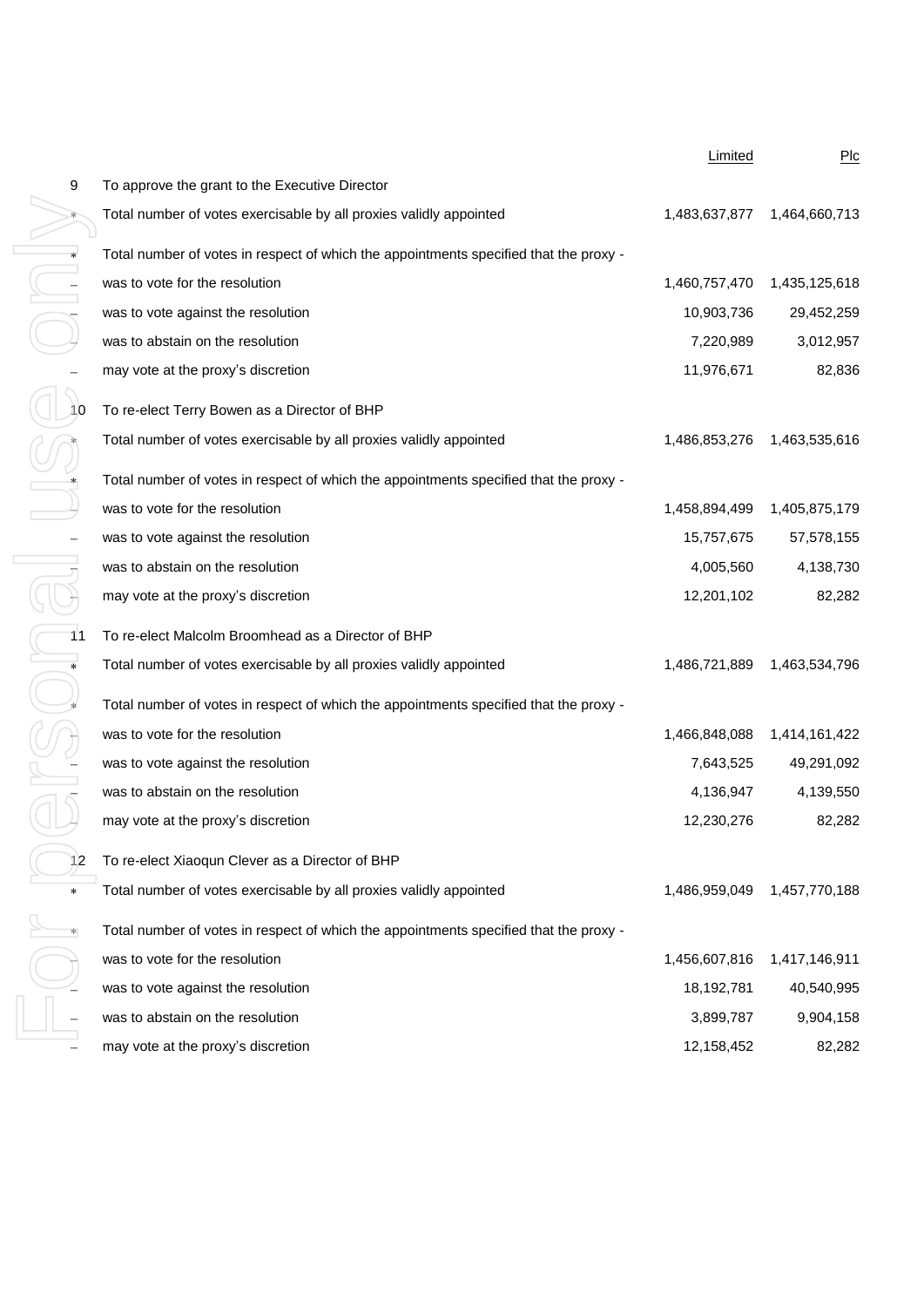|                      |                                                                                       | Limited       | Plc           |
|----------------------|---------------------------------------------------------------------------------------|---------------|---------------|
| 13                   | To re-elect Ian Cockerill as a Director of BHP                                        |               |               |
| $*$                  | Total number of votes exercisable by all proxies validly appointed                    | 1,486,724,077 | 1,463,536,948 |
| $\ddot{\phantom{0}}$ | Total number of votes in respect of which the appointments specified that the proxy - |               |               |
| $\frac{1}{1}$        | was to vote for the resolution                                                        | 1,467,758,192 | 1,426,604,505 |
|                      | was to vote against the resolution                                                    | 6,771,192     | 36,850,161    |
|                      | was to abstain on the resolution                                                      | 4,134,759     | 4,133,578     |
|                      | may vote at the proxy's discretion                                                    | 12,194,693    | 82,282        |
| 14                   | To re-elect Gary Goldberg as a Director of BHP                                        |               |               |
|                      | Total number of votes exercisable by all proxies validly appointed                    | 1,487,070,918 | 1,463,537,392 |
| *                    | Total number of votes in respect of which the appointments specified that the proxy - |               |               |
|                      | was to vote for the resolution                                                        | 1,464,631,421 | 1,419,423,326 |
|                      | was to vote against the resolution                                                    | 10,106,711    | 44,031,784    |
|                      | was to abstain on the resolution                                                      | 3,847,948     | 4,136,954     |
|                      | may vote at the proxy's discretion                                                    | 12,332,786    | 82,282        |
| 15                   | To re-elect Mike Henry as a Director of BHP                                           |               |               |
| *                    | Total number of votes exercisable by all proxies validly appointed                    | 1,486,886,140 | 1,464,398,289 |
| ×                    | Total number of votes in respect of which the appointments specified that the proxy - |               |               |
|                      | was to vote for the resolution                                                        | 1,468,338,948 | 1,432,076,273 |
|                      | was to vote against the resolution                                                    | 6,385,219     | 32,236,069    |
|                      | was to abstain on the resolution                                                      | 3,964,501     | 3,276,057     |
|                      | may vote at the proxy's discretion                                                    | 12,161,973    | 85,947        |
| 16                   | To re-elect Ken MacKenzie as a Director of BHP                                        |               |               |
| *                    | Total number of votes exercisable by all proxies validly appointed                    | 1,484,951,001 | 1,457,693,278 |
| $\approx$            | Total number of votes in respect of which the appointments specified that the proxy - |               |               |
|                      | was to vote for the resolution                                                        | 1,421,756,038 | 1,363,315,024 |
|                      | was to vote against the resolution                                                    | 51,011,976    | 94,290,842    |
|                      | was to abstain on the resolution                                                      | 5,907,825     | 9,981,067     |
|                      | may vote at the proxy's discretion                                                    | 12,182,987    | 87,412        |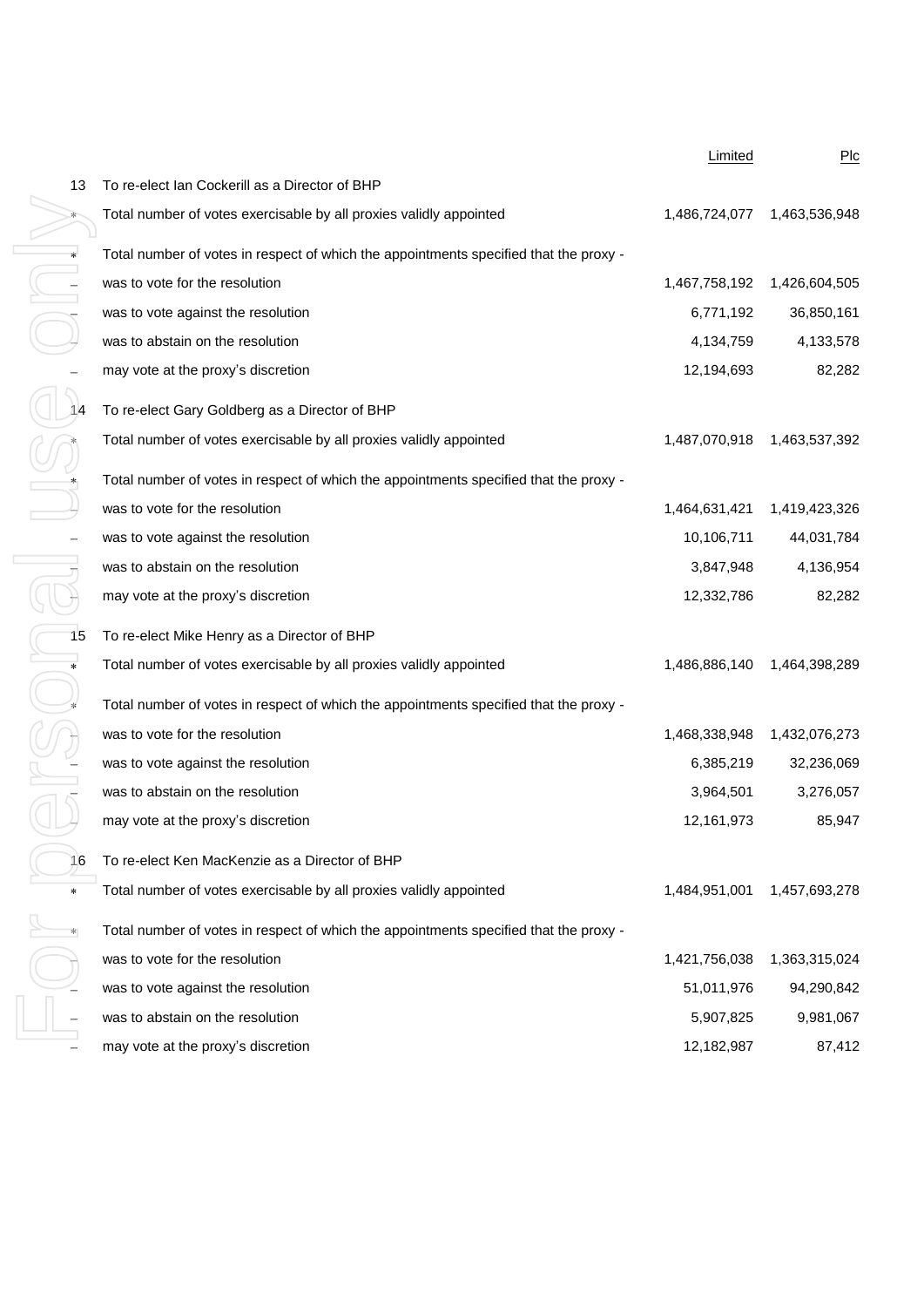|                |                                                                                       | Limited                      | $P$ Ic        |
|----------------|---------------------------------------------------------------------------------------|------------------------------|---------------|
| 17             | To re-elect John Mogford as a Director of BHP                                         |                              |               |
| $*$            | Total number of votes exercisable by all proxies validly appointed                    | 1,485,213,812  1,455,959,586 |               |
| $\ast$         | Total number of votes in respect of which the appointments specified that the proxy - |                              |               |
| $\overline{a}$ | was to vote for the resolution                                                        | 1,463,388,370                | 1,411,740,648 |
|                | was to vote against the resolution                                                    | 9,646,211                    | 44,136,363    |
|                | was to abstain on the resolution                                                      | 5,645,014                    | 11,711,760    |
|                | may vote at the proxy's discretion                                                    | 12,179,231                   | 82,575        |
| 18             | To re-elect Christine O'Reilly as a Director of BHP                                   |                              |               |
|                | Total number of votes exercisable by all proxies validly appointed                    | 1,487,204,830                | 1,463,545,719 |
| *              | Total number of votes in respect of which the appointments specified that the proxy - |                              |               |
|                | was to vote for the resolution                                                        | 1,451,660,545                | 1,426,553,071 |
|                | was to vote against the resolution                                                    | 23,333,058                   | 36,910,366    |
|                | was to abstain on the resolution                                                      | 3,653,996                    | 4,128,627     |
|                | may vote at the proxy's discretion                                                    | 12,211,227                   | 82,282        |
| 19             | To re-elect Dion Weisler as a Director of BHP                                         |                              |               |
| *              | Total number of votes exercisable by all proxies validly appointed                    | 1,486,630,831                | 1,463,533,292 |
| ×              | Total number of votes in respect of which the appointments specified that the proxy - |                              |               |
|                | was to vote for the resolution                                                        | 1,468,506,250                | 1,426,860,215 |
|                | was to vote against the resolution                                                    | 5,886,520                    | 36,588,885    |
|                | was to abstain on the resolution                                                      | 4,227,995                    | 4,141,054     |
|                | may vote at the proxy's discretion                                                    | 12,238,061                   | 84,192        |
| 20             | To approve BHP's Climate Transition Action Plan                                       |                              |               |
| *              | Total number of votes exercisable by all proxies validly appointed                    | 1,437,026,960                | 1,414,360,255 |
| $\approx$      | Total number of votes in respect of which the appointments specified that the proxy - |                              |               |
|                | was to vote for the resolution                                                        | 1,238,230,148                | 1,170,228,963 |
|                | was to vote against the resolution                                                    | 186,649,160                  | 244,050,512   |
|                | was to abstain on the resolution                                                      | 53,831,866                   | 53,311,069    |
|                | may vote at the proxy's discretion                                                    | 12,147,652                   | 80,780        |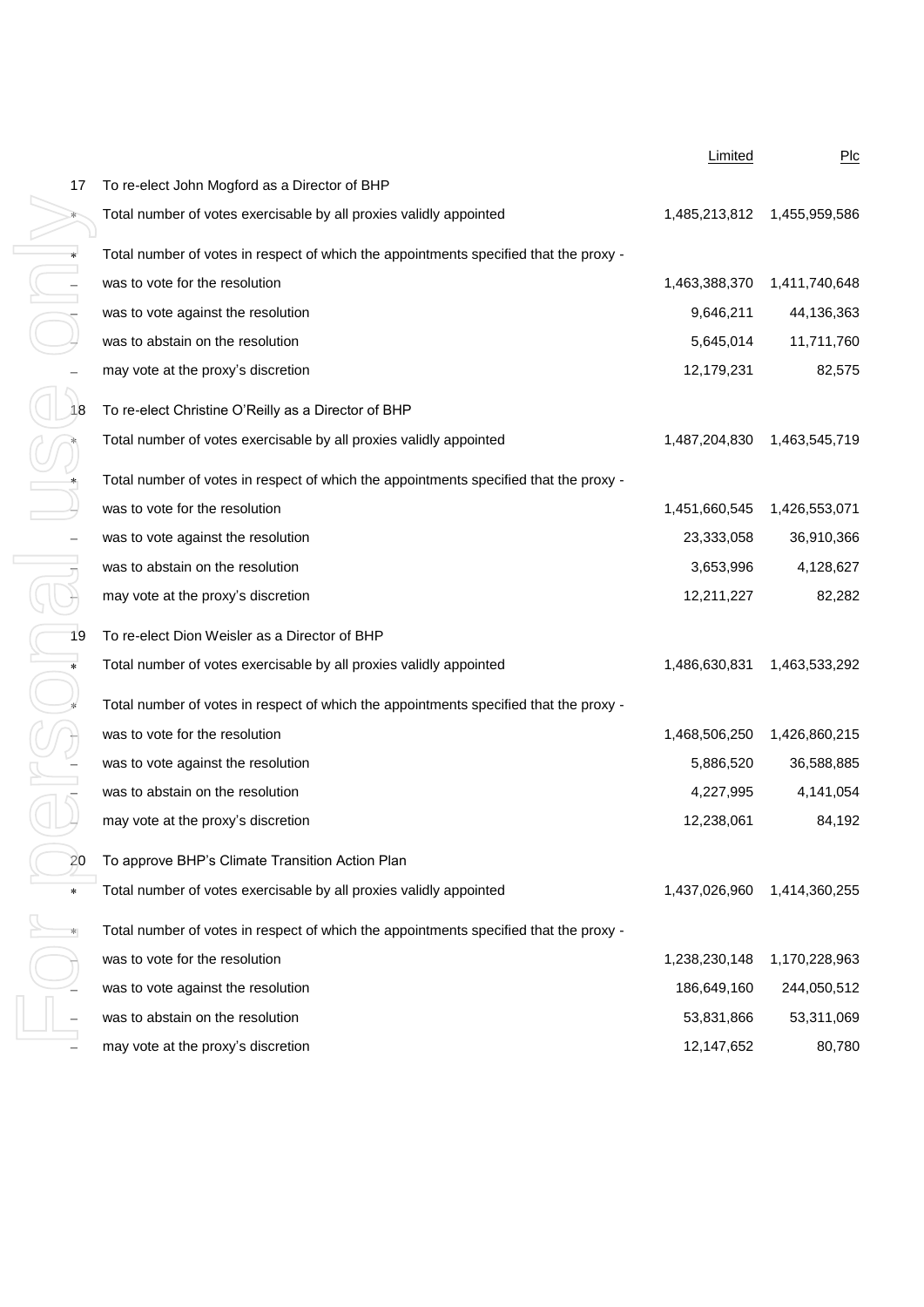|        |                                                                                                                                                                                                                                 | Limited       | PLC           |
|--------|---------------------------------------------------------------------------------------------------------------------------------------------------------------------------------------------------------------------------------|---------------|---------------|
| 21     | Amendment to the Constitution                                                                                                                                                                                                   |               |               |
|        | Total number of votes exercisable by all proxies validly appointed                                                                                                                                                              | 1,389,979,590 | 1,380,213,751 |
|        | Total number of votes in respect of which the appointments specified that the proxy -                                                                                                                                           |               |               |
|        | was to vote for the resolution                                                                                                                                                                                                  | 75,575,411    | 252,184,691   |
|        | was to vote against the resolution                                                                                                                                                                                              | 1,302,734,079 | 1,127,940,651 |
|        | was to abstain on the resolution                                                                                                                                                                                                | 100,850,767   | 87,458,105    |
|        | may vote at the proxy's discretion                                                                                                                                                                                              | 11,670,100    | 88,409        |
|        | Resolution 22 and Resolution 23 were conditional on Resolution 21 passing. Resolution 21 did not pass so Resolution 22 and 23 are<br>therefore not valid resolutions. Proxy figures are provided for information purposes only. |               |               |
|        | Climate-related lobbying                                                                                                                                                                                                        |               |               |
|        | Total number of votes exercisable by all proxies validly appointed                                                                                                                                                              | 1,484,435,524 | 1,462,864,373 |
| $\ast$ | Total number of votes in respect of which the appointments specified that the proxy -                                                                                                                                           |               |               |
|        | was to vote for the resolution                                                                                                                                                                                                  | 1,457,652,691 | 1,450,833,753 |
|        | was to vote against the resolution                                                                                                                                                                                              | 14,627,025    | 11,941,138    |
|        | was to abstain on the resolution                                                                                                                                                                                                | 6,183,347     | 4,807,894     |
|        | may vote at the proxy's discretion                                                                                                                                                                                              | 12,155,808    | 89,482        |
| 23     | <b>Capital Protection</b>                                                                                                                                                                                                       |               |               |
|        | Total number of votes exercisable by all proxies validly appointed                                                                                                                                                              | 1,473,104,486 | 1,409,858,747 |
|        | Total number of votes in respect of which the appointments specified that the proxy -                                                                                                                                           |               |               |
|        | was to vote for the resolution                                                                                                                                                                                                  | 138,804,038   | 270,478,754   |
|        | was to vote against the resolution                                                                                                                                                                                              | 1,322,643,716 | 1,139,291,711 |
|        | was to abstain on the resolution                                                                                                                                                                                                | 17,754,336    | 57,813,286    |
|        | may vote at the proxy's discretion                                                                                                                                                                                              | 11,656,732    | 88,282        |
|        |                                                                                                                                                                                                                                 |               |               |
|        |                                                                                                                                                                                                                                 |               |               |
|        |                                                                                                                                                                                                                                 |               |               |
|        |                                                                                                                                                                                                                                 |               |               |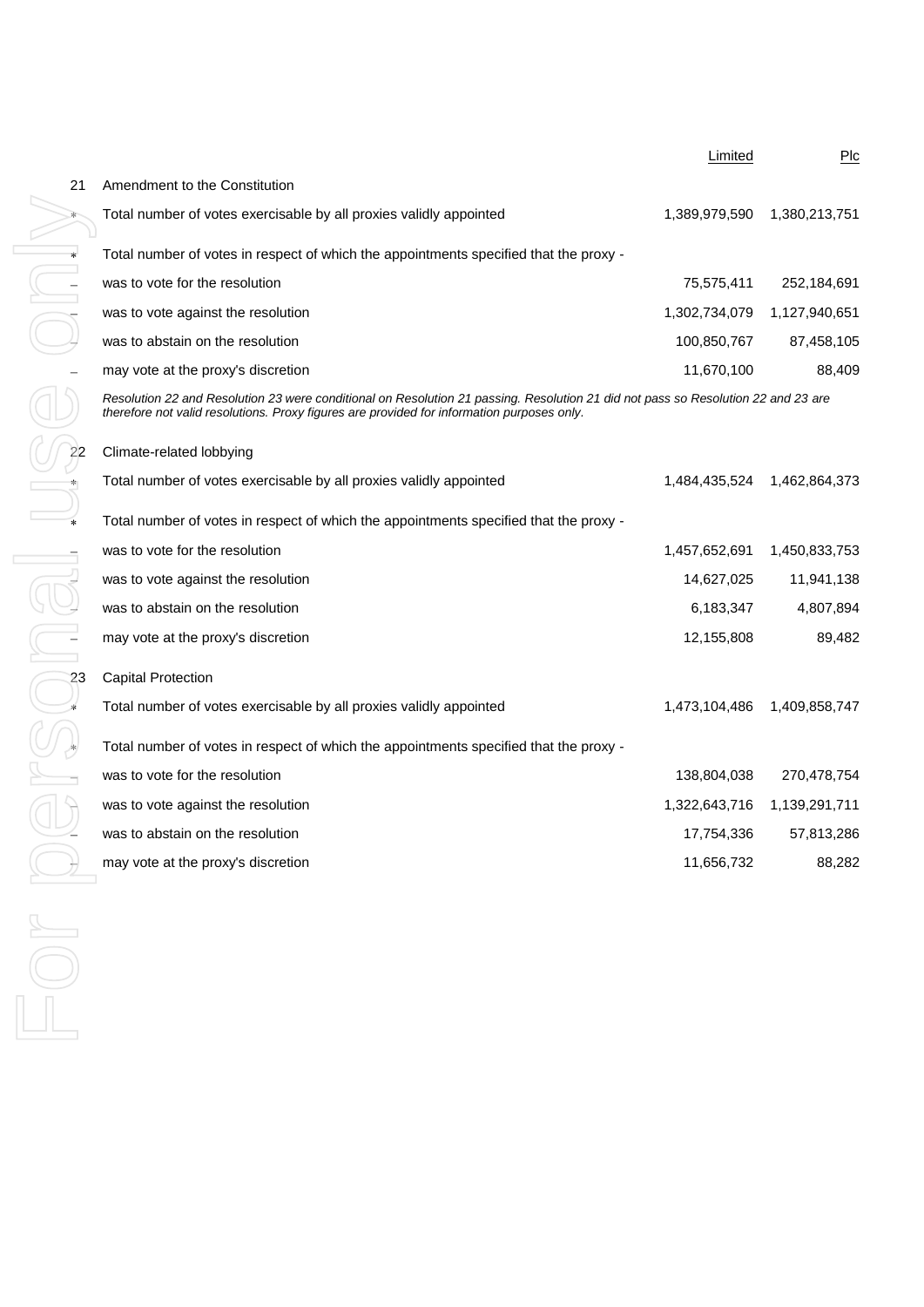## **APPENDIX 2 Additional Information**

For the purposes of section 341 of the United Kingdom's Companies Act 2006 and in respect of BHP Group Plc, the votes validly cast<sup>1</sup> as a percentage of the company's total issued share capital (as at 6pm on 14 October 2021) are:

|    | For the purposes of section 341 of the United Kingdom's Companies Act 2006 and in respect of BHP (                          |                           |
|----|-----------------------------------------------------------------------------------------------------------------------------|---------------------------|
|    | votes validly cast <sup>1</sup> as a percentage of the company's total issued share capital (as at 6pm on 14 Octob          |                           |
|    |                                                                                                                             |                           |
|    | <b>Item of Business</b>                                                                                                     | Votes Cast % <sup>1</sup> |
| 1  | To receive the 2021 Financial Statements and Reports for BHP                                                                | 68.85%                    |
| 2  | To reappoint Ernst & Young LLP as the auditor of BHP Group Plc                                                              | 69.37%                    |
| 3  | To authorise the Risk and Audit Committee to agree the remuneration of Ernst &<br>Young LLP as the auditor of BHP Group Plc | 69.37%                    |
| 4  | To approve the general authority to issue shares in BHP Group Plc                                                           | 69.37%                    |
| 5  | To approve the authority to allot equity securities in BHP Group Plc for cash                                               | 69.35%                    |
| 6  | To authorise the repurchase of shares in BHP Group Plc                                                                      | 67.83%                    |
|    | To approve the 2021 Remuneration Report other than the part containing the<br>Directors' remuneration policy                | 69.25%                    |
| 8  | To approve the 2021 Remuneration Report                                                                                     | 69.25%                    |
|    | To approve the grant to the Executive Director                                                                              | 69.35%                    |
| 10 | To re-elect Terry Bowen as a Director of BHP                                                                                | 69.30%                    |
| 11 | To re-elect Malcolm Broomhead as a Director of BHP                                                                          | 69.30%                    |
| 12 | To re-elect Xiaoqun Clever as a Director of BHP                                                                             | 69.03%                    |
| 13 | To re-elect Ian Cockerill as a Director of BHP                                                                              | 69.30%                    |
| 14 | To re-elect Gary Goldberg as a Director of BHP                                                                              | 69.30%                    |
| 15 | To re-elect Mike Henry as a Director of BHP                                                                                 | 69.34%                    |
| 16 | To re-elect Ken MacKenzie as a Director of BHP                                                                              | 69.02%                    |
| 17 | To re-elect John Mogford as a Director of BHP                                                                               | 68.94%                    |
| 18 | To re-elect Christine O'Reilly as a Director of BHP                                                                         | 69.30%                    |
| 19 | To re-elect Dion Weisler as a Director of BHP                                                                               | 69.30%                    |